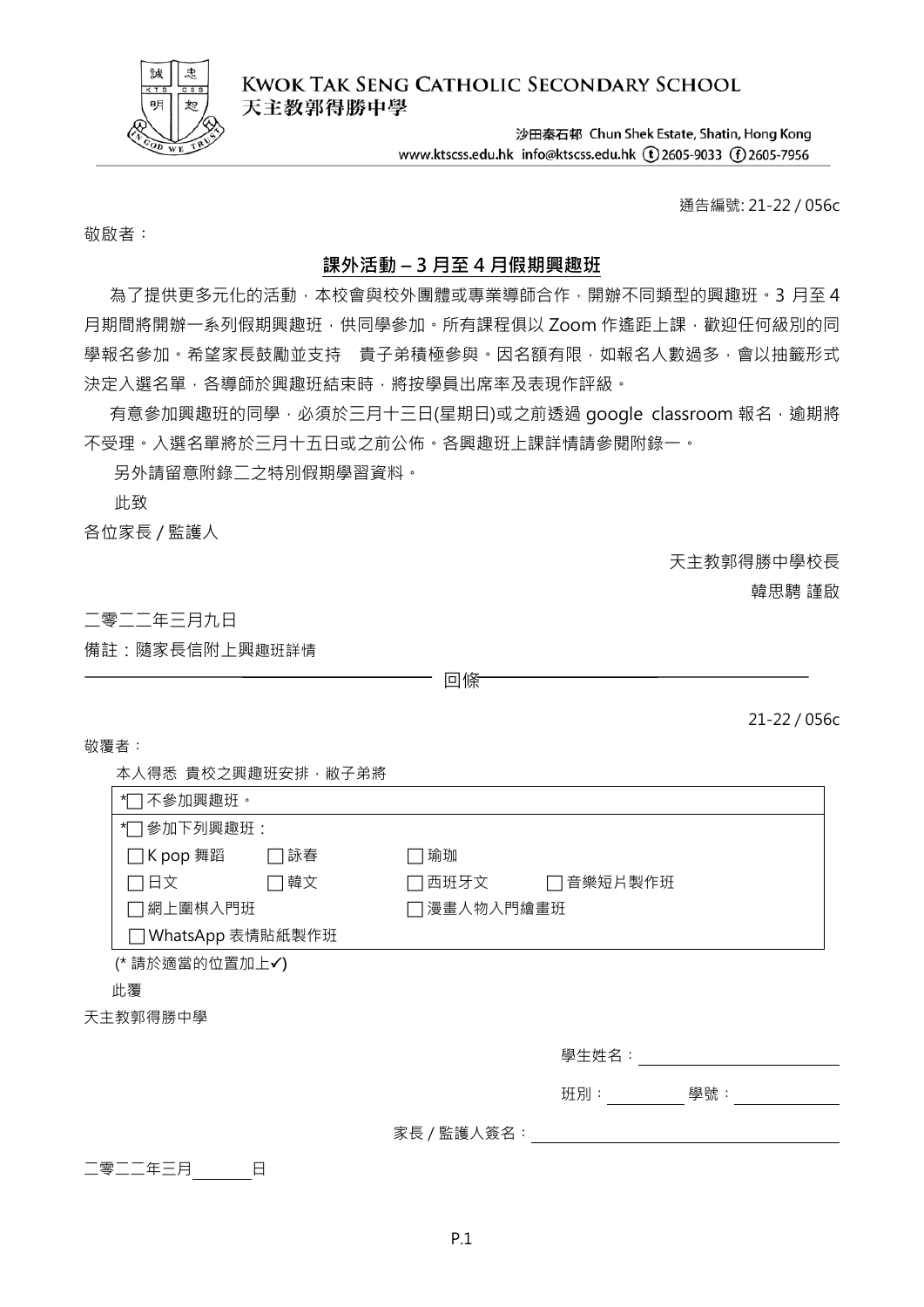

沙田秦石邨 Chun Shek Estate, Shatin, Hong Kong www.ktscss.edu.hk info@ktscss.edu.hk (t)2605-9033 (f)2605-7956

> Ref: 21/22-056e 9 March, 2022

Dear Parents / Guardians,

### **Extra-curricular Activity – Interest Classes (March and April Holiday)**

 To provide a diversified school life for our students, the School, in collaboration with different associations and professionals, will offer various kinds of online interest classes. A series of holiday interest classes will be held from March to April. Parents are kindly requested to encourage your son / daughter to take part. Due to limited places, students may be shortlisted through lots. Students will be assessed by the instructors according to their attendance and performance.

 Interested students should apply on or before 13 March (Sun) by google classroom. Late applications will not be entertained. The shortlist will be announced on or before 15 March. Details are provided in the appendix 1.

Please pay attention to the Learning materials during the Special Holiday in the appendix 2.

| Yours sincerely,                                                                     |                                  |                      |  |  |  |
|--------------------------------------------------------------------------------------|----------------------------------|----------------------|--|--|--|
| Steven Hon                                                                           |                                  |                      |  |  |  |
| Principal                                                                            |                                  |                      |  |  |  |
|                                                                                      |                                  | Ref: 21/22-056e      |  |  |  |
|                                                                                      |                                  | March, 2022          |  |  |  |
|                                                                                      | Reply Slip                       |                      |  |  |  |
| I am fully aware of the interest classes offered by the school and my son / daughter |                                  |                      |  |  |  |
| $*$ is NOT interested                                                                |                                  |                      |  |  |  |
| $\sim$ is interested in:                                                             |                                  |                      |  |  |  |
| $K$ pop dance $\Box$ Wing Chun                                                       | _roga                            |                      |  |  |  |
| $\Box$ Korean<br>$\Box$ Japanese                                                     | $\Box$ Spanish                   | $\Box$ MV production |  |  |  |
| □ Online Go(game) basic course                                                       | □ Comics character Drawing       |                      |  |  |  |
| WhatsApp stickers production                                                         |                                  |                      |  |  |  |
| (* Please tick $''\checkmark''$ the appropriate box.)                                |                                  |                      |  |  |  |
|                                                                                      |                                  |                      |  |  |  |
| Student's name: Student's name:                                                      |                                  |                      |  |  |  |
|                                                                                      | Class:                           | Class no.:           |  |  |  |
|                                                                                      | Parent's / Guardian's signature: |                      |  |  |  |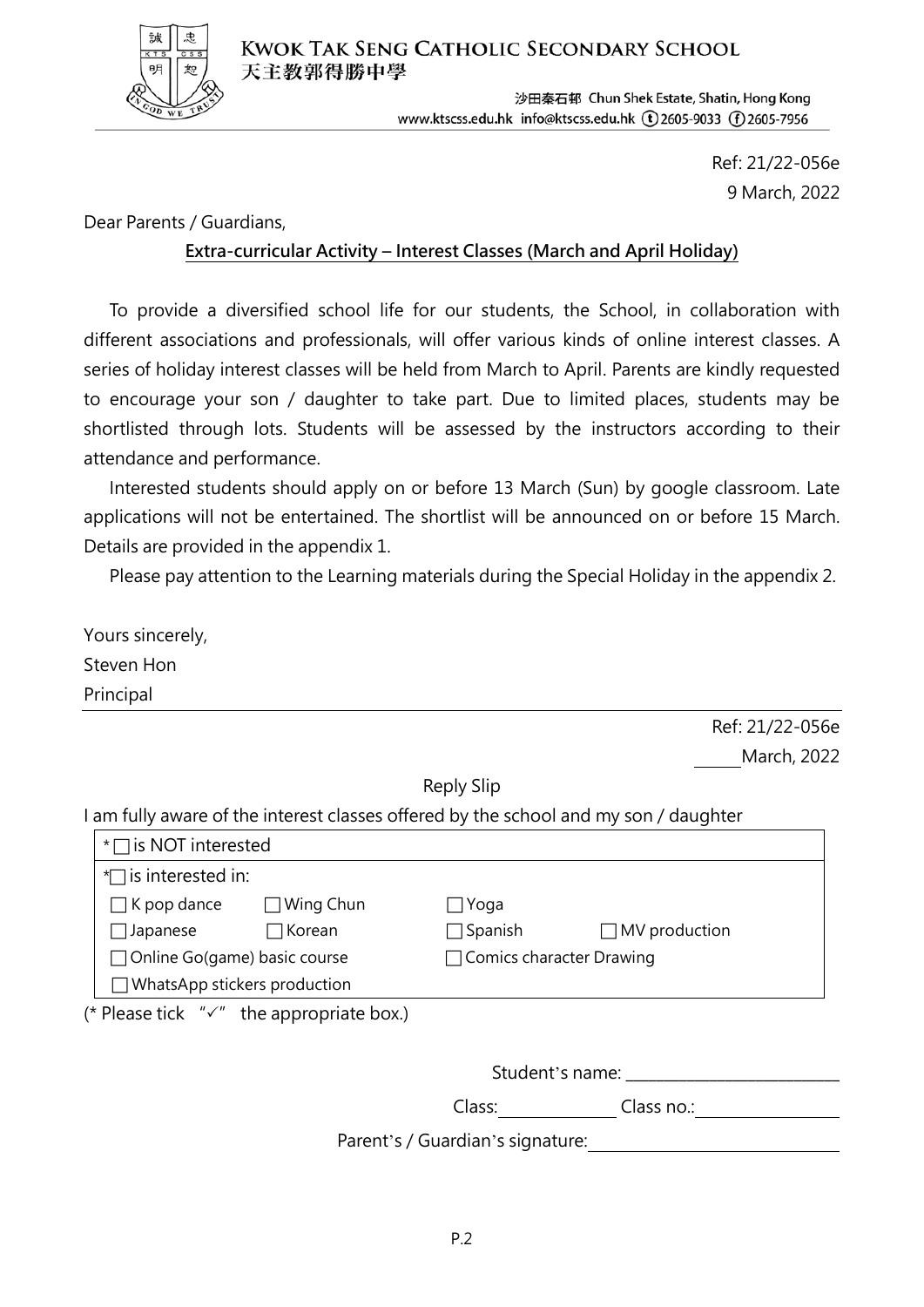附錄一

### **月至 4 月假期興趣班安排 費用全免**

|                | 課程               | 課節(每節時數)  | 每班人數 | 上課日期                              | 上課時間           | 備註                  |
|----------------|------------------|-----------|------|-----------------------------------|----------------|---------------------|
|                | K pop 舞蹈         | 6(1.5 小時) | 30   | 3月16,18,23,25,30日;4月1日            | $2:30 - 4p.m.$ |                     |
| $\overline{2}$ | 詠春               | 6(1.5 小時) | 30   | 3月16,18,23,25,30日;4月1日            | $2:30 - 4p.m.$ |                     |
| 3              | 瑜伽               | 6(1.5 小時) | 30   | 3月16, 18, 23, 25, 30日; 4月1日       | $2:30 - 4p.m.$ | 學生需自行預備瑜伽墊或軟墊       |
| 4              | 日文               | 8(1.5 小時) | 12   | 3月16, 18, 23, 25, 30日; 4月1, 6, 8日 | $2:30 - 4p.m.$ | 同學需自行下載及列印講義/筆記     |
| 5              | 韓文               | 8(1.5 小時) | 12   | 3月16, 18, 23, 25, 30日; 4月1, 6, 8日 | $2:30 - 4p.m.$ | 同學需自行下載及列印講義/筆記     |
| 6              | 西班牙文             | 8(1.5 小時) | 12   | 3月16, 18, 23, 25, 30日; 4月1, 6, 8日 | $2:30 - 4p.m.$ | 同學需自行下載及列印講義/筆記     |
|                | 音樂短片(MV)製作班      | 8(1.5 小時) | 20   | 3月16, 18, 23, 25, 30日; 4月1, 6, 8日 | $2:30 - 4p.m.$ |                     |
| 8              | 網上圍棋入門班          | 6(1.5 小時) | 20   | 3月16, 18, 23, 25, 30日; 4月1日       | $2:30 - 4p.m.$ |                     |
| 9              | 漫畫人物入門繪畫班        | 6(1.5 小時) | 20   | 3月16,18,23,25,30日;4月1日            | $2:30 - 4p.m.$ | 同學需自備鉛筆,擦膠, A4 紙 (普 |
|                |                  |           |      |                                   |                | 通打印紙即可)             |
| 10             | WhatsApp 表情貼紙製作班 | 6(1.5 小時) | 20   | 3月16, 18, 23, 25, 30; 4月1日        | $4:30 - 6p.m.$ |                     |

\*課程 1-3 及 課程 7-10 可與家人一起進行

 $^{\star}$ 有興趣參加者,必須於三月十三日(星期日)或之前透過 google classroom 報名,逾期將不受理。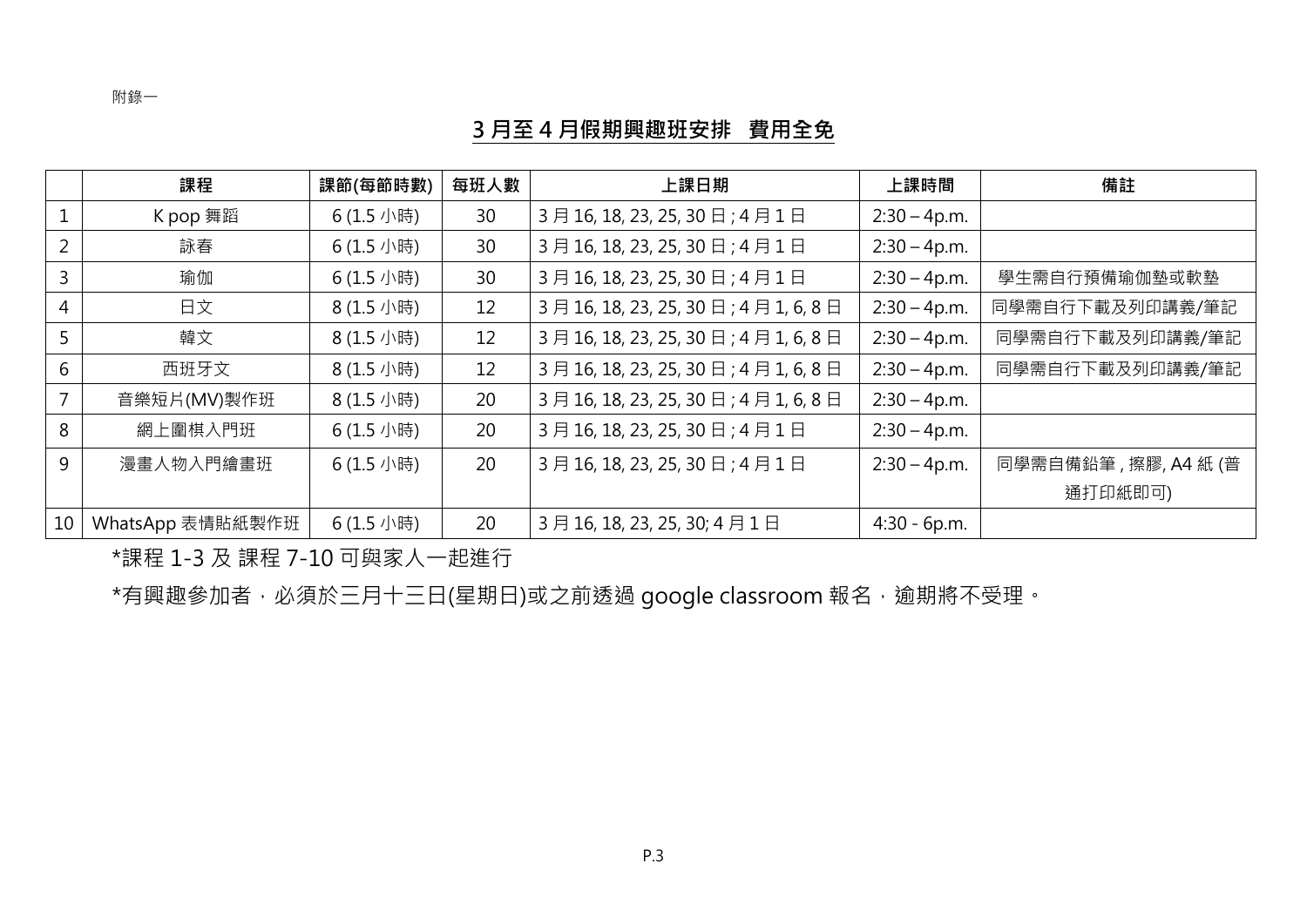#### Appendix 1

# **Details of the March to April Holiday Online Interest Classes Free of charge**

|                | Interest class    | Duration     | Quota | Date                                | Time           | Remarks                                   |
|----------------|-------------------|--------------|-------|-------------------------------------|----------------|-------------------------------------------|
|                |                   | (per lesson) |       |                                     |                |                                           |
|                | K pop dance       | 6(1.5HR)     | 30    | 16, 18, 23, 25, 30 Mar; 1 Apr       | 2:30 -4p.m.    |                                           |
| $\overline{2}$ | Wing Chun         | 6(1.5HR)     | 30    | 16, 18, 23, 25, 30 Mar; 1 Apr       | $2:30 - 4p.m.$ |                                           |
| 3              | Yoga              | 6(1.5HR)     | 30    | 16, 18, 23, 25, 30 Mar; 1 Apr       | $2:30 - 4p.m.$ | Students need to prepare their own yoga   |
|                |                   |              |       |                                     |                | mats or soft mats                         |
| 4              | Japanese          | 8 (1.5HR)    | 12    | 16, 18, 23, 25, 30 Mar; 1, 6, 8 Apr | 2:30 -4p.m.    | Students need to download and print the   |
|                |                   |              |       |                                     |                | handouts/notes by themselves              |
| 5              | Korean            | 8 (1.5HR)    | 12    | 16, 18, 23, 25, 30 Mar; 1, 6, 8 Apr | 2:30 -4p.m.    | Students need to download and print the   |
|                |                   |              |       |                                     |                | handouts/notes by themselves              |
| 6              | Spanish           | 8(1.5HR)     | 12    | 16, 18, 23, 25, 30 Mar; 1, 6, 8 Apr | 2:30 -4p.m.    | Students need to download and print the   |
|                |                   |              |       |                                     |                | handouts/notes by themselves              |
| 7              | MV production     | 8 (1.5HR)    | 20    | 16, 18, 23, 25, 30 Mar; 1, 6, 8 Apr | $2:30 - 4p.m.$ |                                           |
| 8              | Go(game) basic    | 6(1.5HR)     | 20    | 16, 18, 23, 25, 30 Mar; 1 Apr       | 2:30 -4p.m.    |                                           |
|                | course            |              |       |                                     |                |                                           |
| 9              | Comics character  | 6(1.5HR)     | 20    | 16, 18, 23, 25, 30 Mar; 1 Apr       | 2:30 -4p.m.    | Students need to bring their own pencils, |
|                | Drawing           |              |       |                                     |                | eraser, and A4 paper                      |
| 10             | WhatsApp stickers | 6(1.5HR)     | 20    | 16, 18, 23, 25, 30 Mar; 1 Apr       | 4:30 -6p.m.    |                                           |
|                | production        |              |       |                                     |                |                                           |

**\*Classes 1-3 and Classes 7-11 can be taken as Family activities.**

**\* Interested students should apply on or before 13 March (Sun) by google form. Late applications will not be entertained.**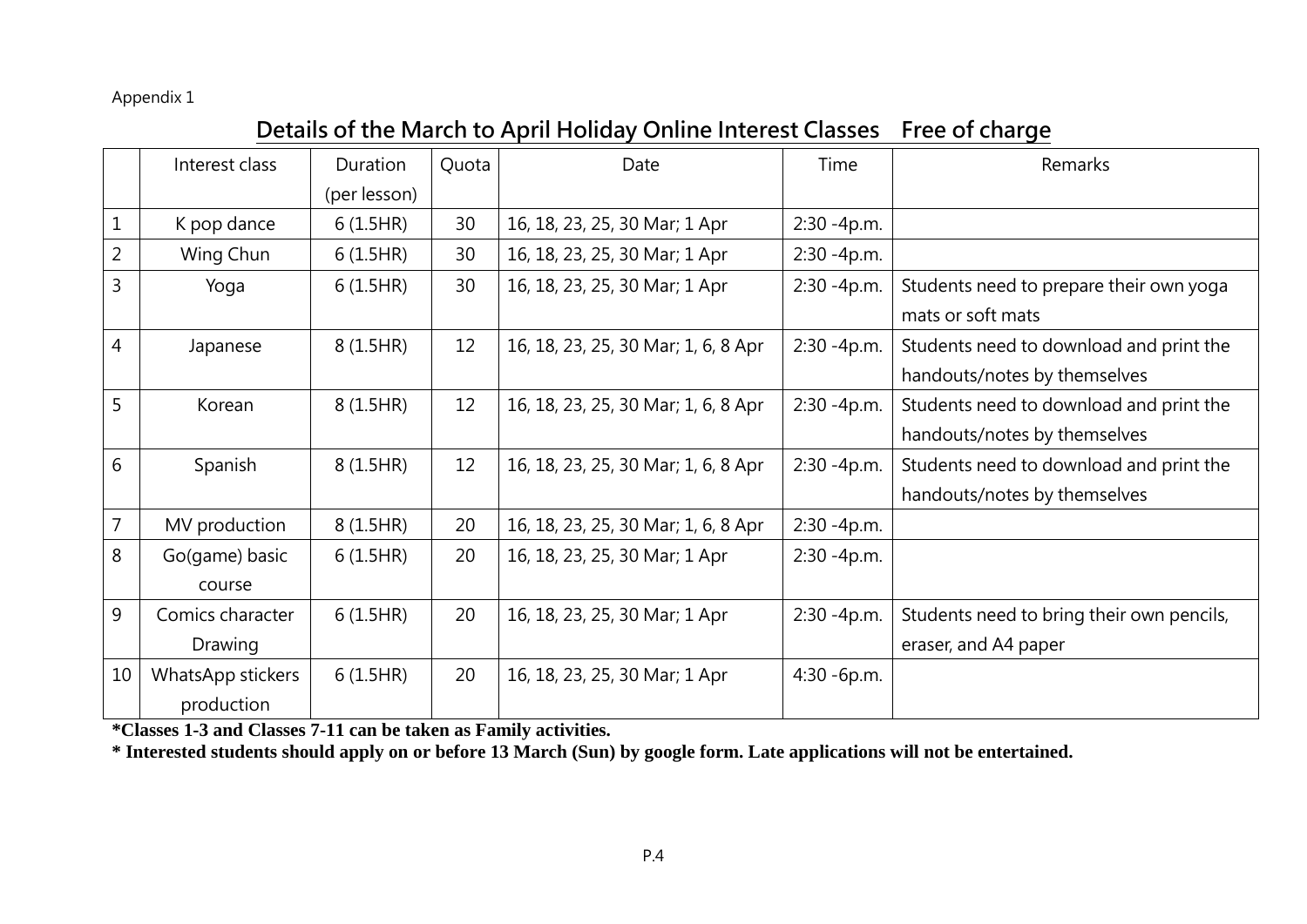### Appendix 2 附錄二 Learning materials during the Special Holiday 特別假期學習資料

在這特別假期內,同學也可透過在附件的提供的多元化的學習活動,安排時間充實各類知 識。有關內容包括各學科的學習材料,以及由不同人士提供的課堂及有益身心的活動,家長 可與同學自由選擇,以提高自學的能力。

During this special holiday, students can arrange time to enrich their knowledge through the diversified learning activities provided in the appendix. The content includes learning materials for various subjects, as well as classrooms and physical and mental activities provided by different people. Parents and students can freely choose to improve their self-learning ability.

## 學習資源 **Learning Resources**

支援學生自主學習的學與教資源 有關多元化的網上學與教資源及相關參考資料,讓學生於特別假期期間自主學習: Learning and Teaching Resources to Support Students' Self-directed Learning Diversified online learning and teaching resources and related reference materials for students to to study independently during the special holidays:

| English version :<br>https://applications.edb.gov.hk/circular/upload/EDBCM/EDBCM22055E.pdf |  |
|--------------------------------------------------------------------------------------------|--|
| 繁體中文:<br>https://applications.edb.gov.hk/circular/upload/EDBCM/EDBCM22055C.pdf             |  |

### 修身・心康@EdUHK

面對疫情,香港教育大學宗教教育與心靈教育中心總監李子建教授與團隊\*(健康與體育學系、中 國語言學系、國學中心、心理學系、社群心理健康研究中心、特殊教育與輔導學系、宗教教育與心 靈教育中心、學校協作及體驗事務處及大學圖書館),製作了一系列以「生命及價值觀教育」為本 的短片:《修身·心康@EdUHK》,結合中國傳統文化的體能和心靈活動,協助學生、教師、家長 及大眾修煉身、心,渡過一個早來的暑假。

[https://www.eduhk.hk/hpe/en/Research-Publications-Projects/Health-Life-](https://www.eduhk.hk/hpe/en/Research-Publications-Projects/Health-Life-Education.html)[Education.html](https://www.eduhk.hk/hpe/en/Research-Publications-Projects/Health-Life-Education.html)